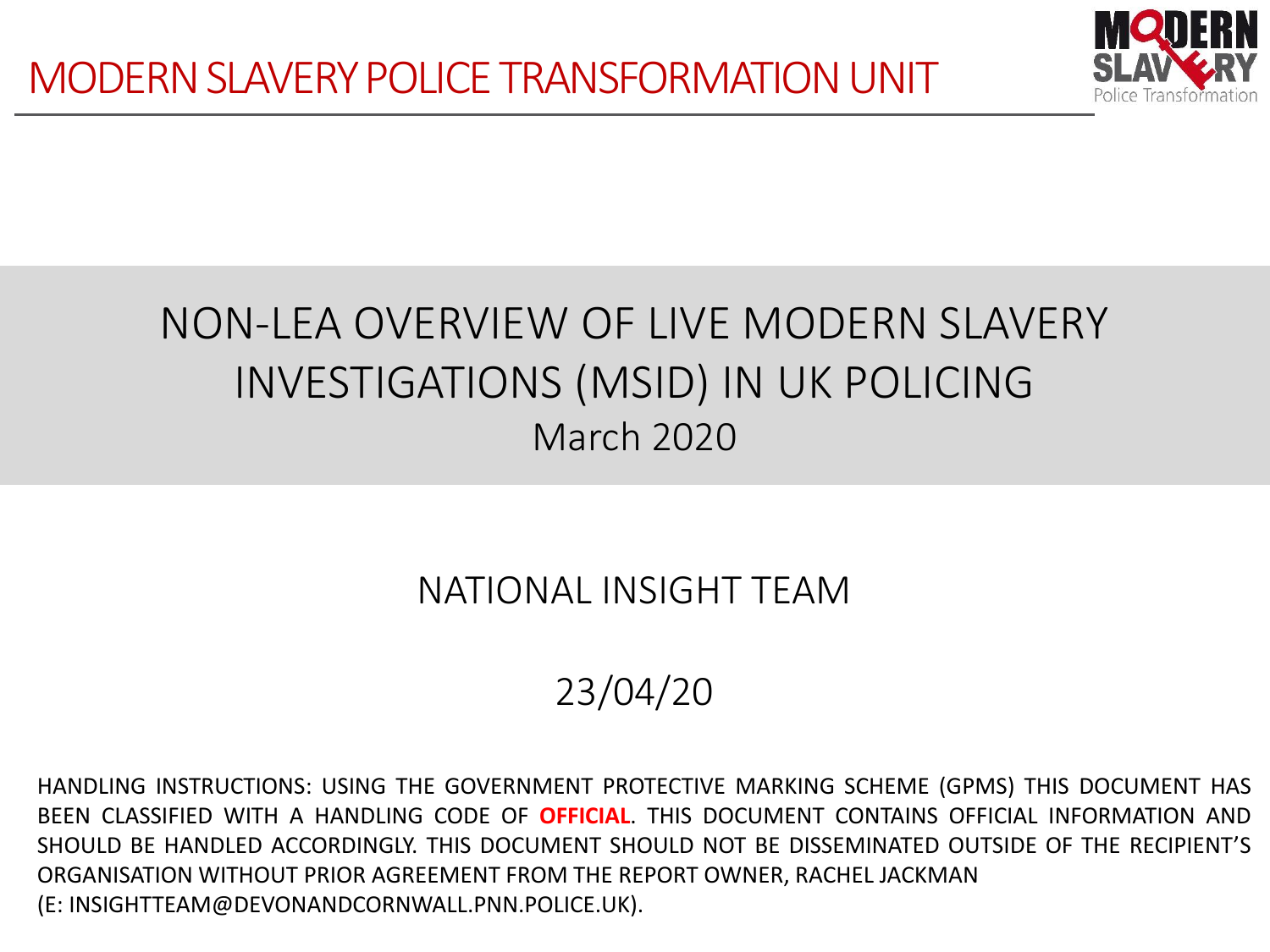## Overview of Live Modern Slavery Investigations in UK Policing – March

*Published: 23 April 2020*



#### **Data & Confidence:**

**Suspect Profile Police Investigations**

This update provides a monthly overview of live police investigations being undertaken by police/ ROCUs across the UK, including PSNI and Police Scotland. This only includes those investigations that the Modern Slavery Insight Team have been made aware of. This report is based on data (correct as of the 2nd April 2020) submitted on live investigations, covering the period between 3<sup>nd</sup> March 2020 to 2<sup>nd</sup> April 2020.

**Police Operational Information Summary:**

- There are currently at least **1828** live Modern Slavery police investigations being undertaken across the UK. There are active operations across all policing regions.
- The **1828** investigations involve almost **2600** potential victims and almost **1800** suspects
- **580** of the **1828** investigations involve potential victims who were under the age of 18 at the time of the crime. Most investigations identified as modern slavery by forces involve adults.
- $\triangleright$  There remains a strong correlation between suspect and potential victim nationalities.

**Potential Victim Profile Police Investigations**

**Sexual Exploitation: 576** (**32**%) investigations tackle sexual exploitation (as the primary exploitation). **603** investigations identify sexual exploitation at a primary level or otherwise.

**Criminal Exploitation: 655 (36%)** investigations primarily tackle criminal exploitation (county lines/cannabis cultivation/fraud/theft). **704** investigations identify 'crime' as an exploitation type, at a primary level or otherwise.

**Labour Exploitation: 430 (24%)** investigations primarily tackle labour exploitation within a range of sectors; the most frequently occurring are the food industry (preparation, service), car washes, factories, construction, health and beauty, agriculture and waste/recycling . **451** investigations identify labour exploitation at a primary level or otherwise.

**Domestic Servitude: 72 (4%)** investigations primarily tackle domestic servitude. **91** investigations identify exploitation through domestic servitude at a primary level or otherwise.

**Forced/Sham Marriage**: **2** investigations involve tackling forced or sham marriages. **8** investigations identify forced or sham marriage as a type of exploitation at a primary level or otherwise.



**OFFICIAL**